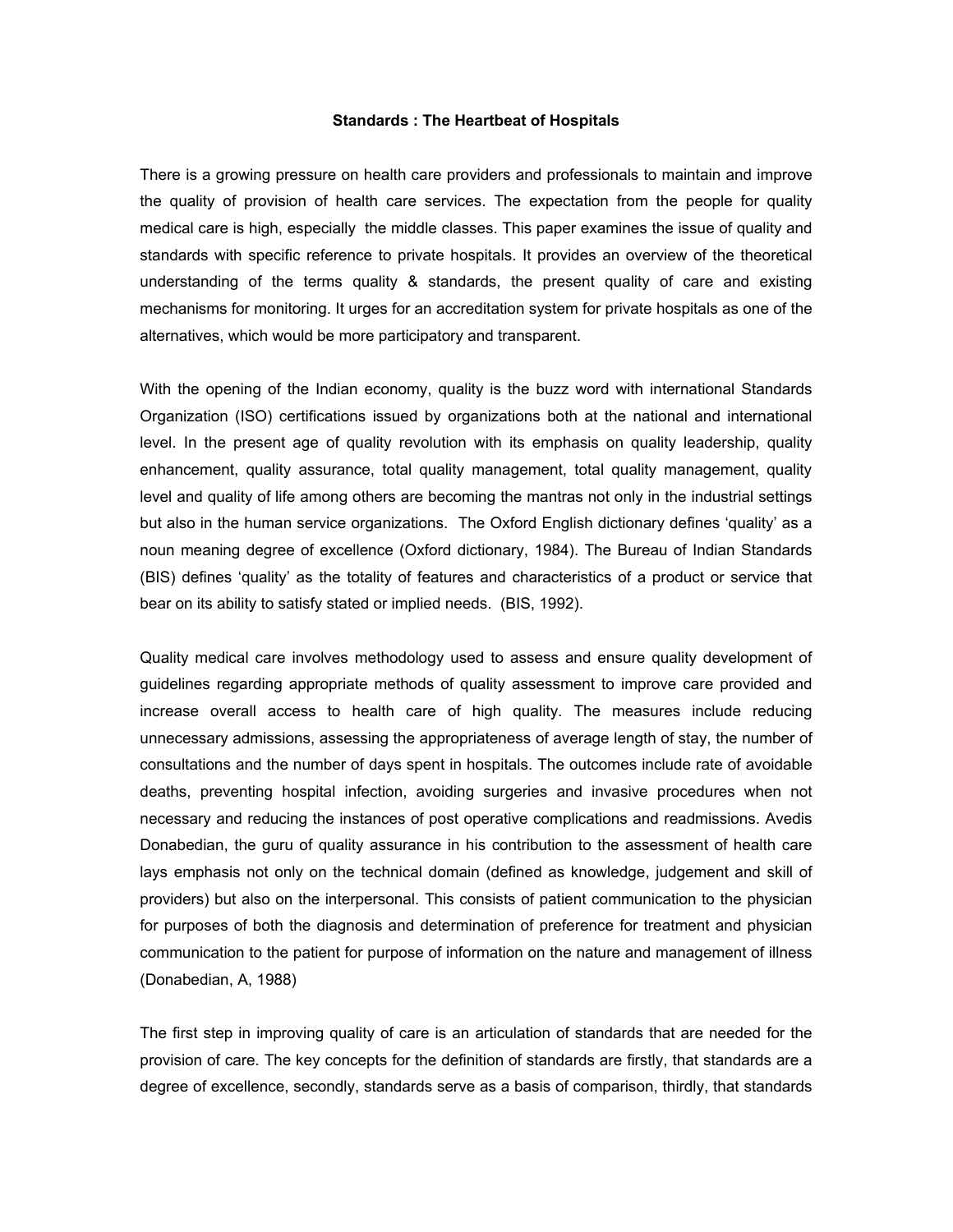are a minimum with which a community may be reasonably content, and finally, that it is recognized as a model imitation. Standards are classified broadly as written or explicit standards, and unwritten or implicit standards. Ideally standards should be written and explicit as this allows both the data collection process and the assessment of care to be based on clearly delineated agreed upon bench marks rather than relying on the discretion of assessors (Fooks. C & Rachlis M, 1990). There are minimum standards which generally represent a level of acceptability and minimum standards are a must to meet. Beyond the minimum there are desirable or optimal standards. Minimum standards should be achievable by all, optimal standards on the other hand represent a degree of excellence. Conformity to specified requirements are based on collective judgments. Standards have to be developed and maintained and would include both the organization and the management's standards, standards for clinical /professional practice.

Existing situation with regard to standards in Inida: The private health sector in India is the most dominant sector in terms of financing and utilization of health services. The share of the private health sector is around 4 percent of the Gross Domestic Product as compared to the government which is around 1 percent. Recent studies conducted bring out that for indoor care around 50 percent and ambulatory care (out-patient) nearly 70 to 80 percent of people utilize private health facilities in the country.

Only recently due to pressure by the judiciary many facts are emerging. In 1991 the Chief Justice of the Bombay High Court directed the Bombay Municipal Corporation (BMC), to set up a permanent committee to oversee and supervise the implementation of the Bombay Nursing Home Registration Act (BNHRA), 1949, and make recommendations.

 The committee as one of its tasks decided to look at the functioning of existing hospitals and nursing homes in the city of Bombay. As part of the committee, 24 hospitals and nursing homes in the eastern zone of Bombay were studied *(*Nandraj S*,* 1994*).* The major findings of the study were that a seventh of them were functioning from sheds or lofts in slums and more than half were located in residential premises. Most of them were congested, lacked adequate space, passages congested, entrances were narrow and crowded and there was inadequate space for movement of either trolley or stretcher. Only 15 of them had a Operation Theater (OT) out of the 22 who were supposed to have. It was observed that in some the OTs and labour rooms were in rooms originally designed as kitchen. Some had OT's that were as 48 sq.ft and leakage's were to be found in the OT and labour room with paint from the ceiling and walls peeling off. Seventy seven percent did not have a scrubbing room. Many of the hospitals and nursing homes were ill equipped, especially those providing maternal health services. For instance many of them did not have resuscitation sets in the labour room for new born babies. In case of emergency availability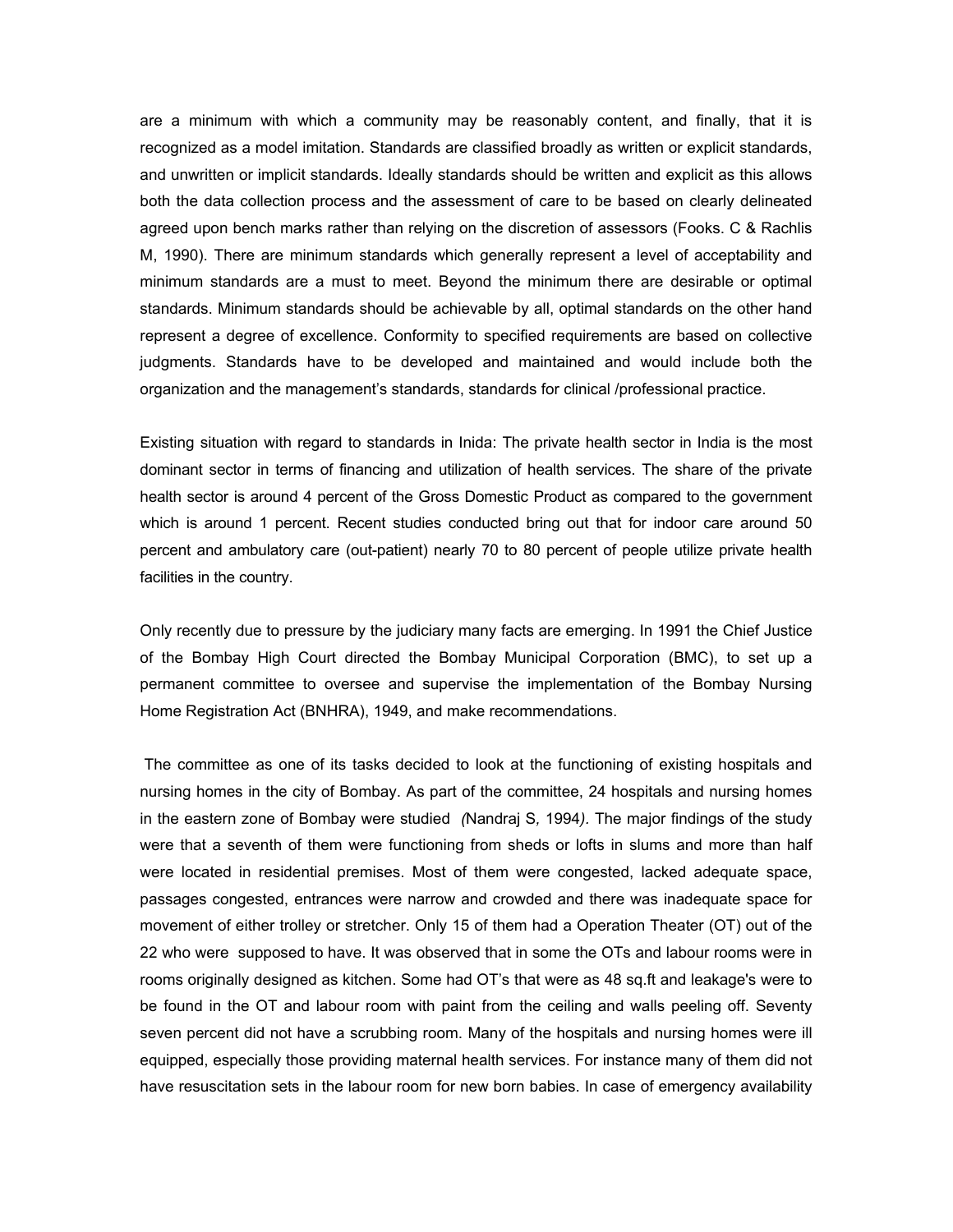of supportive services like ambulance services, blood, oxygen cylinders, generators etc. were insufficient. Out of 24 hospitals and nursing homes only 1 hospital had employed a post graduate doctor, whereas 10 of them had doctors trained in other systems who were providing treatment in allopathic medicine. Less than a third have qualified nurses and most of them had employed unqualified nurses. It was found that in 38 percent, the hospital premises were dirty and beds in the general ward were unclean. The number of toilets and bathrooms were not in proportion to the number of beds provided in the hospital. While these facts relate to Bombay, it should be apparent that the situation in the private health sector in other cities is likely to be similar, or perhaps even worse*.* 

Among the major complaints against private hospitals & nursing homes are that of over charging, not providing the personalized care they claim to provide, subjecting patients to unnecessary tests, consultation and surgery, defunct equipment, not providing information about diagnosis and treatment, doctors absent for long periods even in the Intensive Care Unit, general disregard for patients and their highly commercial nature of functioning. Referrals are made to specialists and laboratories more for financial reasons rather than diagnosis.

In India private hospitals & nursing homes function without any monitoring by any authority or through a process of peer review / self monitoring. There are no standards of medical practice prescribed for private hospitals in terms of qualification of staff employed, equipment needed, administration, treatment offered etc. Except for the states of Maharashtra, Delhi and Karnataka there are no rules, laws, regulations legislation's for private hospitals functioning. The practitioners are supposed to function broadly under various medical councils setup for various systems by law. The functioning of the medical councils in the country leaves much to be desired. The registers are not updated, doctors who have died continue to be on the register, the trials are held in-camera, action has not been taken against doctors inspite of complaints made. Only recently the private practitioners and hospitals were brought under the purview of the Consumer Protection Act. The working of the consumer courts set up for speedy justice for redressals leaves much to be desired. Despite having one of the largest private health sector in the world, providing 70 percent of care in India, the fact that it should function practically unregulated is a matter of grave concern.

In the past one decade there have been debates and discussions on issues of functioning, quality, finance, monitoring, accountability and standards of private hospitals and nursing homes in the country. These have taken place between hospital owners, health professionals, researchers, activists, consumer groups and government functionaries. These efforts were mainly in two directions, one was to evolve minimum standards for hospitals and the other to develop alternative systems for ensuring quality of care.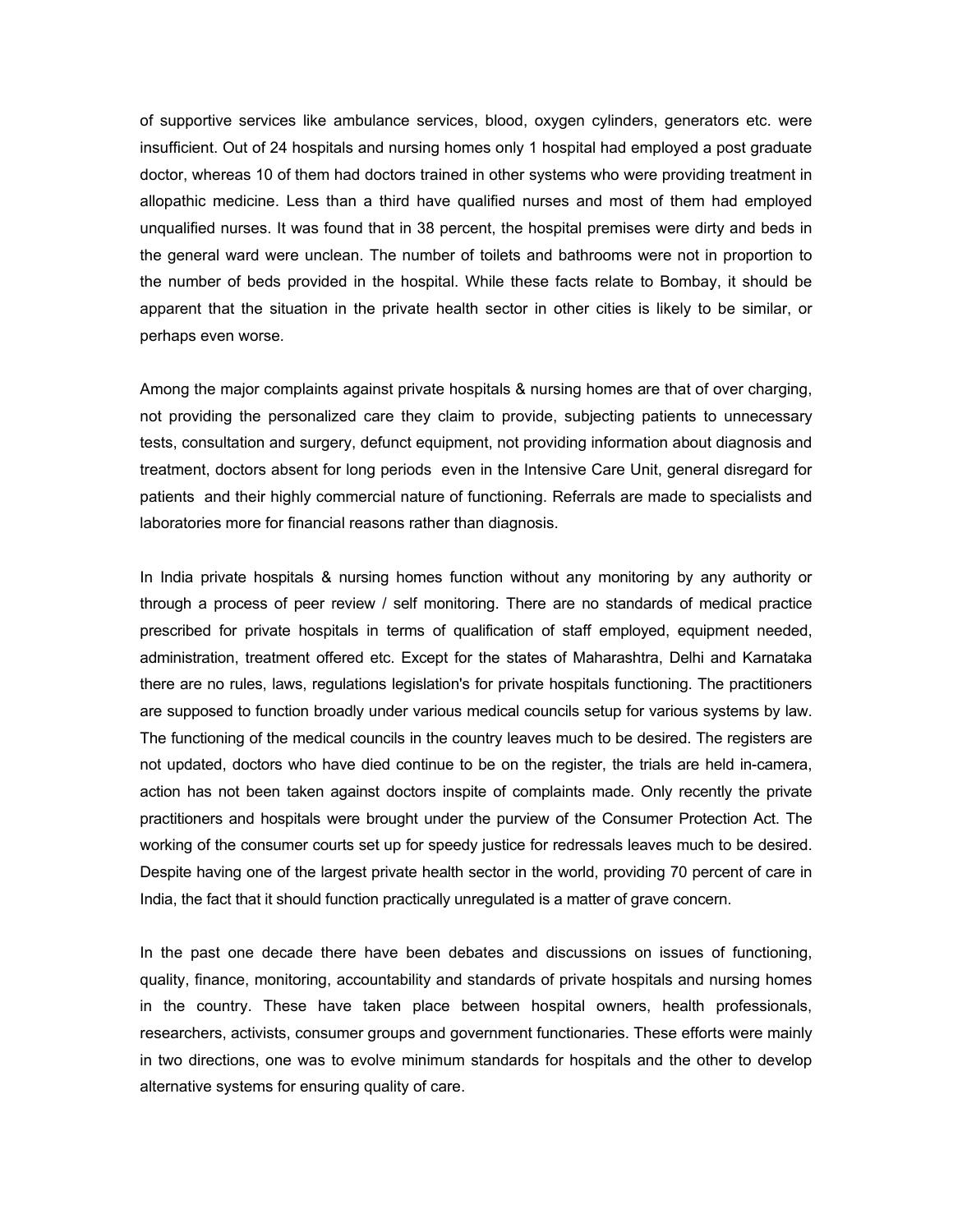There have been attempts made by various government bodies to amend / evolve standards for private hospitals. In the states of Maharashtra and Delhi attempts were made to amend the existing legislation's to incorporate the minimum standards for private hospitals. There is a move by the states of Tamil Nadu and Bihar to enact legislation for the registration of private hospitals. The Bureau of Indian Standards (BIS) has laid down standards for hospitals ranging from 100 to 250 beds. National Institute of Health & Family Welfare (NIFHFW) has laid down standards but largely for 50 and more than 50 bedded hospitals and that too only for equipment. Most of the standards laid down by BIS, NIHFW etc. are meant for relatively larger hospitals located in major urban areas.

There have been concerned efforts undertaken by consumer and non-governmental organizations based in the cities of Bombay & Pune on this issue. Along with the consumer bodies, groups of health professionals and hospital organizations were also involved for drawing up standards and to develop an accreditation system. Medico Friend Circle along with other like minded organizations organized seminars, workshops and public meetings on the issue of standards in hospitals. The seminars and workshops came up with specific recommendations on standards and debated on the issues in detail. In Pune, the Health -Committee of the Lok-Vignyana Sanghatana took the initiative in preparing minimum standards for anesthesia before surgery came up with 'Routine Pre-operative Investigations for 'Minor Surgery' in A.S.A. Grade 1 patients'

CEHAT, a non profit health research organization as part of its project on physical standards in private hospitals: A case study of rural Maharashtra evolved a document "Proposed minimum standards for Private Hospital and Nursing Homes" for 30 bedded hospital providing Medical/Surgical/Maternity care taking into consideration various aspects of functioning. A one day workshop on "Minimum Physical Standards for Private Hospitals and Nursing Homes" was also held in Bombay. The participants for the workshop consisted of researchers, government officials, doctors from the public and private hospitals from urban and rural areas. The minimum standards were discussed in the workshop and the suggestions and comments from the participants were incorporated in the final document. (The document is available with CEHAT)

Accreditation of private hospitals as an alternative:As seen above there is an urgent need to evolve mechanisms which are participatory, democratic, rational, transparent, legitimate and involve all the constituents. The system should not only formulate standards but also monitor the process of measurement of compliance with them. The system which meets the above criteria is an accreditation system for hospitals.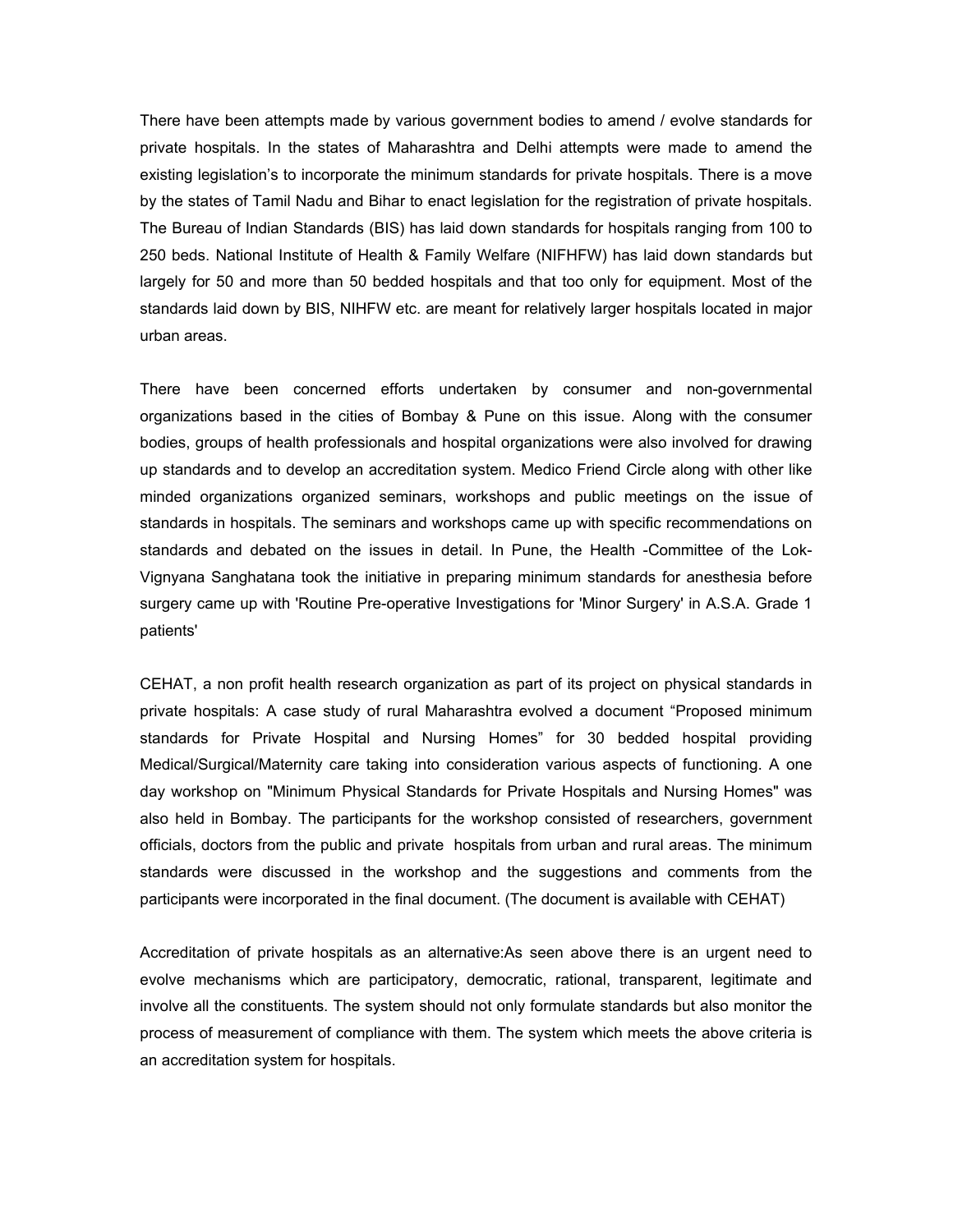Accreditation is a process wherein standards are set and compliance with them is measured. CE Lewis gives a useful working definition of accreditation as "professional and national recognition reserved for facilities that provide high quality health care". This means that the particular health care facility has voluntarily sought to be measured against high professional standards and is in substantial compliance with them (Lewis C. E, 1984). In many countries accreditation systems are in place for the monitoring of standards in hospitals.

Under the present circumstances an accreditation system would be the best alternative for private hsopitals and nursing homes. As this system one of the basic inherent factors is that it would be voluntary in nature, involve that various constituents and would be transparent.

Standards in hospitals would benefit most of the constituents of the health care delivery system as stated below.

Hospital owners / Administrators / Doctors: The accreditation system would help in assessing the hospitals for compliance to set standards, provide recognition to those meeting standards, assist them in upgrading standards, assist hospitals in continuos quality assurance. Furthermore, it would help them to compare performance with other hospitals, serve as a useful marketing tool, create a level playing field between the various providers, help in the process of collaboration with others constituents such as insurance companies, financial institutions. It would also help in the development of clinical and professional practice and help the hospital improve its internal management or and service delivery. Thus, accreditation can be seen as a new approach to assessing the quality of health care provision.

Patients / Consumers: Presently patients tend to be at a disadvantage in the process of selection of a health care provider due to non-availability of information. An accreditation system would assist the patient to make informed choices between potential providers. They would be aware of the type of services and quality of care to expect and be assured of certain minimum standard. It would also reduce their burden to develop their own systems for assessing the quality of care provided by a hospital. Furthermore, it would also provide the patient with a forum for his/her grievance redressal.

Government / Judiciary: The benefits of an accreditation system for the government and judiciary would be immense. The government agencies would be able to collaborate with hospitals for various activities based on accredited status. In addition an accreditation system would aid the government agencies in monitoring of the private hospitals, which would be more participatory &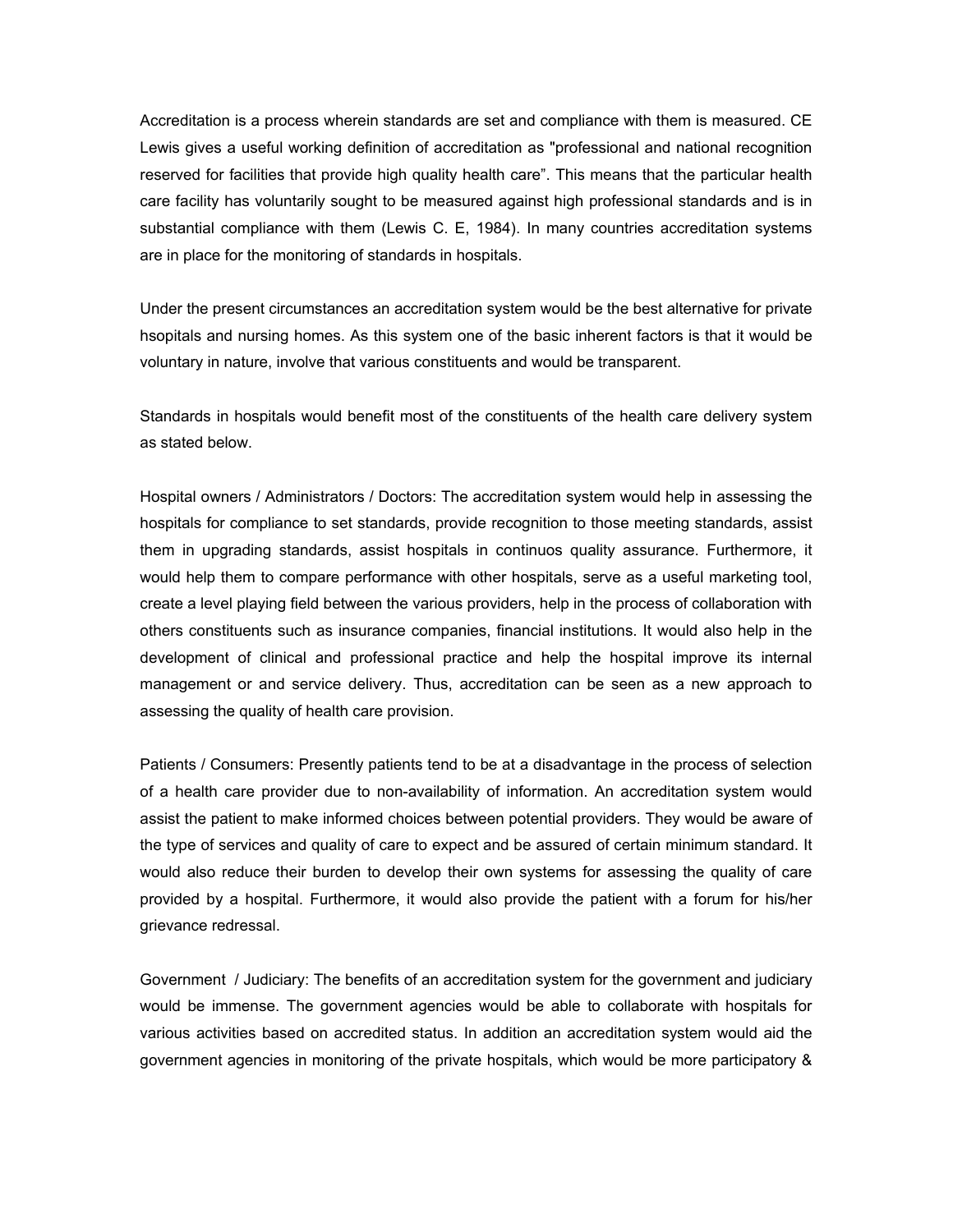collaborative, corruption could be minimized. The accreditation system would be able to assist the judiciary in decision concerning medico-legal, malpractice and negligence cases among others.

Financial institution / Insurance companies: The accreditation system would allow the potential pool of competing providers to be reduced as those that fail to get or refuse to participate in accreditation could find themselves ineligible for consideration by insurers / financers. Hospitals that are accredited would be able to demonstrate their compliance to a certain set of standards for tem to receive any assistance from these bodies. On the other hand financial incentives may also be used to stimulate participation in standards and thereby improve quality of services provided by these institutions.

Presently CEHAT is conducting a study sponsored by the World Health Organisation on "Self-Regulation of Hospitals & Nursing Homes in Mumbai City: Need for an Accreditation System?" The study incorporates a methodology, which involves the various constituents in the health care services to collaborate and participate right from the initial stages in understanding and evolving an accreditation system. The first step undertaken is to make an assessment of & feasibility for an accreditation system from amongst the various constituents. These include hospital & nursing home owners, their associations, specialist associations, government, consumer organisations, insurance companies, financial institutions among others.

The study findings would reveal the opinion of the various constituents with regard to the need for an accreditation system, their views about an accreditation system and their willingness to participate in such a system. The study would also provide a framework with blue print for an accreditation system, which could be put in place by the various constituents. This study is currently in progress and the initial responses for an accreditation system, which could be put in place by the various constituents. This study is currently in progress and the initial responses for an accreditation system from the various constituents have been very enthusiastic. The accreditation system if implemented in Mumbai City would assure a system wherein the best quality of care with high standards is provided to the patients.

(This paper was written as part of project : Self-Regulation of Private Hospitals & Nursing Homes: Need for an accreditation System?" funded by the World Health Organisation. The authors are currently working as researchers at CEHAT)